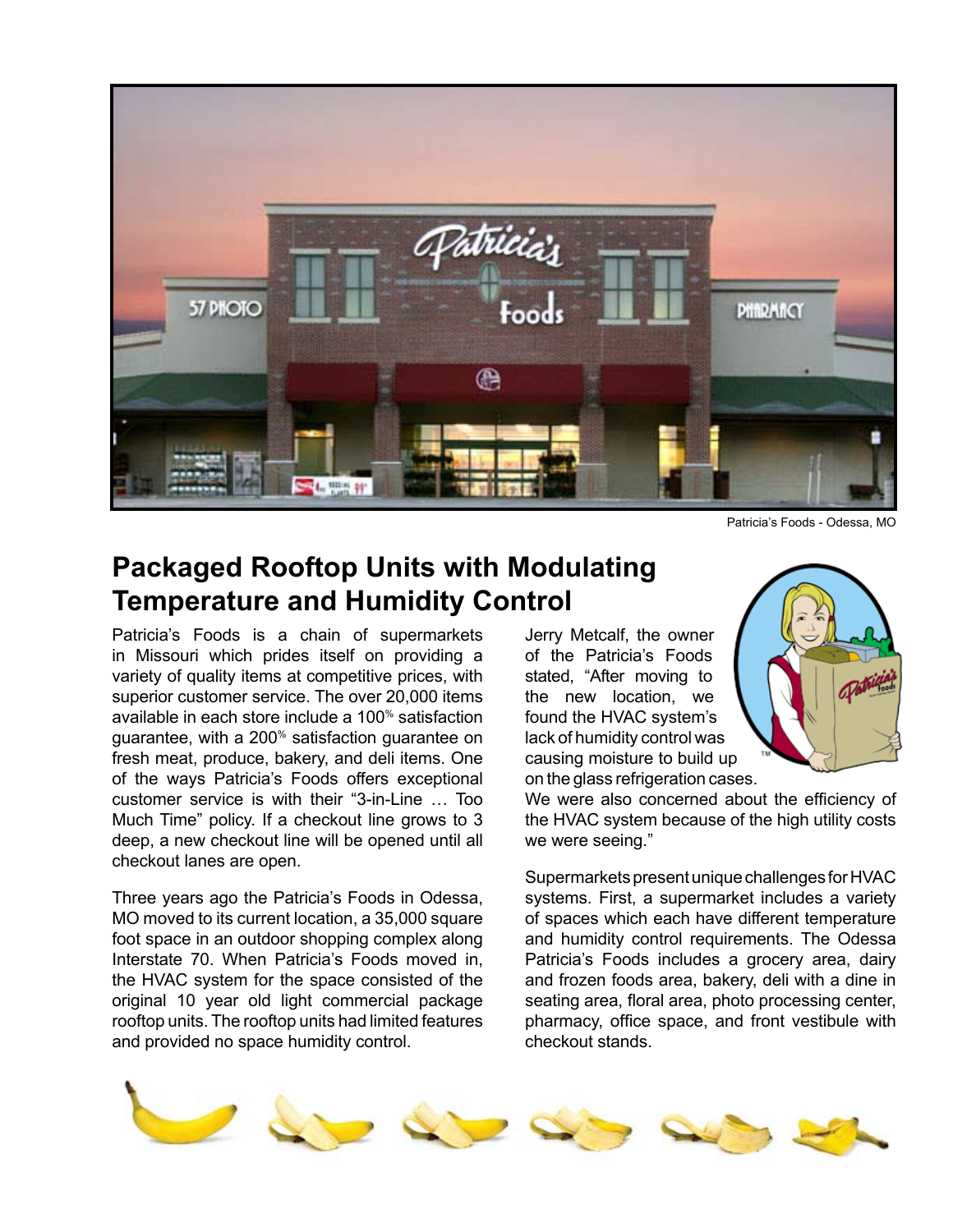

Second, a supermarket is occupied for many hours of the day, almost everyday of the year, with occupancy levels varying throughout the day.



Third, the HVAC system must be sized to positively pressurize the building to prevent infiltration. If the building is not positively pressurized, the doors, which are constantly opening and closing, will permit infiltration of outside air, adding latent and sensible loads to the space.



Fourth, refrigeration and freezer systems in supermarkets reduce the sensible load, but not the latent load of the space. Thus, humidity control is often as important as temperature control in a supermarket.



## **Fixed Capacity Temperature Control**

Supermarkets and many other types of buildings commonly have space temperature and humidity fluctuations because of the use of single stage air conditioning equipment with on/off control. When an air conditioning unit's compressor turns on, it operates at full capacity. By providing cool air, the unit begins to cool the space and the temperature drifts downward toward, and then past, the setpoint. When the space temperature drops below the lower limit of the dead band, the compressor turns off.

After the compressor turns off, the sensible load causes the space temperature to drift up, past the setpoint, until the upper dead band is exceeded. When the upper

limit of the temperature dead band is exceeded, the compressor turns on and the process repeats. The space temperature fluctuates between the dead band limits.

During the off time of the compressor, when the space temperature is drifting up to the dead band, the supply fan continues to run, providing outside ventilation air to the space. Moisture in this outside air raises the humidity of the space. In addition, the space latent load, which can consist of beverage and cooking appliances, cleaning and washing appliances, and people, raises the humidity of the space. During the on time of the compressor, when the unit is providing cool air, the humidity of the space will be reduced, however, it is not being controlled.

Single stage air conditioning equipment is inefficient because the compressors are either on or off. Because a unit is typically sized for peak load operation the unit must average its compressor on time with its compressor off time to meet part load requirements.



This leads to additional energy usage when the compressor is cycled on. When an electrical motor starts, such as the motor that drives a compressor, there is an inrush of current. When an electrical motor is at rest, there is very little inductive resistance to current flow through the windings. As the motor starts to turn, this inductive resistance increases with the increase in RPM. This means that as power is applied to a motor at rest, there is a spike of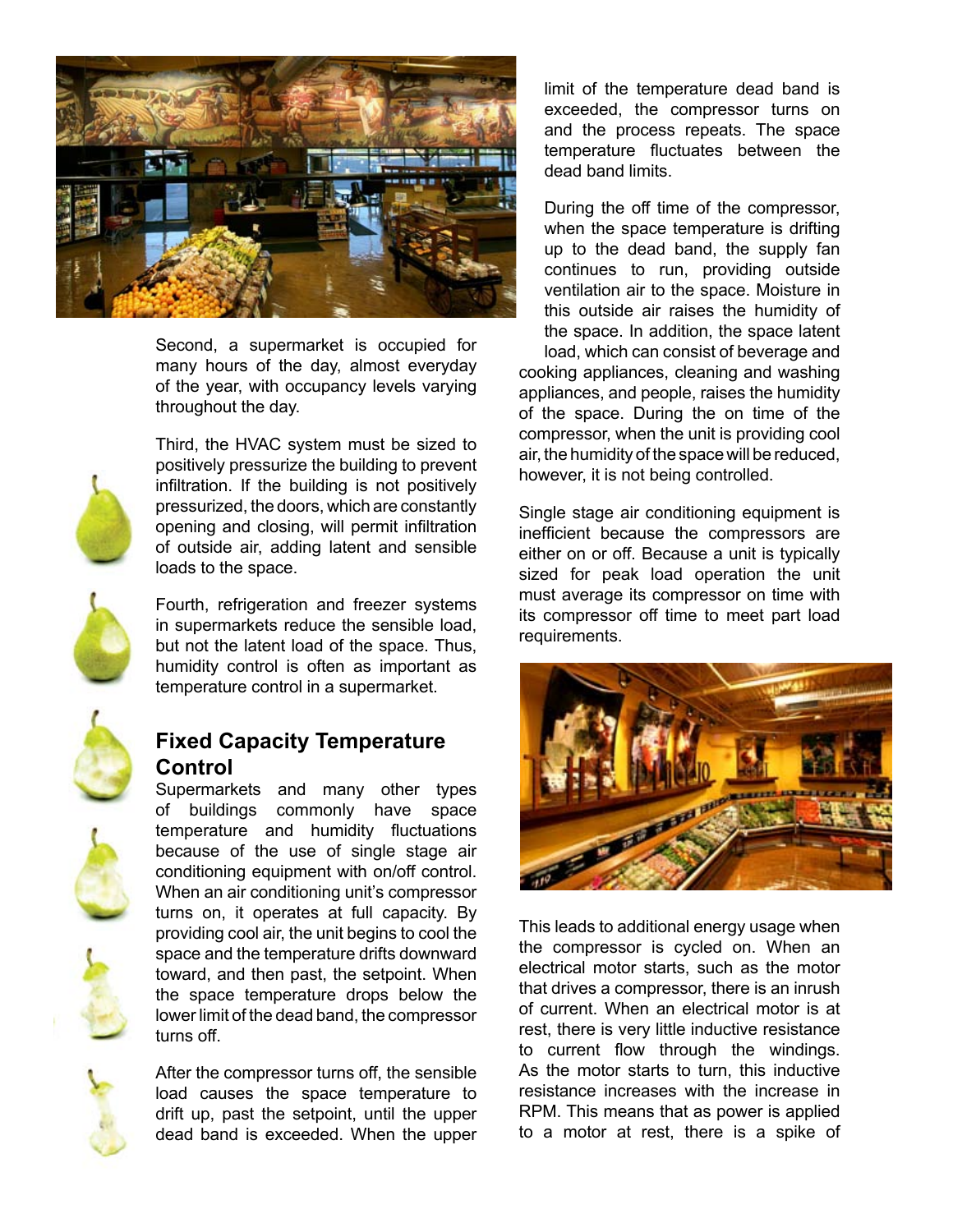electrical current far greater in amplitude than the design amp draw of the motor. This temporarily increases the amp draw, each time the motor starts, and leads to decreased efficiency at part load operation when the compressor must cycle on and off. The increased amp draw results increased power consumption without an increase in cooling capacity.

## **Modulating Temperature and Humidity Control**

The solution for lack of humidity control and high utility costs, provided by Terry Williams, Sales Representative with Custom Air & Power in Overland Park, KS, was nine constant volume, air-cooled condenser, packaged AAON rooftop units with modulating temperature and humidity control. Seven of the units include variable capacity scroll compressors, three include modulating humidity control, and all include the factory installed WattMaster - Orion Controls System. The packaged rooftop units provide about 46 tons of total cooling capacity. "Using variable capacity scroll compressors and modulating humidity control provides the store with a level of control and energy efficiency that is unmatchable," Williams said, "and sizing the equipment to meet the store's current ventilation, heating, and cooling requirements results in a load reduction on refrigeration cases which reduces the store's energy usage."

The modulating temperature control option from AAON includes a variable capacity scroll compressor which provides modulating cooling capacity, not by cycling the compressor on and off, but by varying the volume of refrigerant that flows through the cooling system.

The compressor operates in two states, a loaded state and an unloaded state. During the loaded state, the compressor operates like a standard scroll compressor and delivers full capacity and mass flow.

During the unloaded state a solenoid valve at the compressor discharge opens and the top of the scroll separates from the bottom of the scroll, which removes the pumping output of the compressor. Thus, there is no capacity and no mass flow from the compressor. The length of time the compressor is in either the loaded or unloaded state is controlled by varying the duration of a pulse control signal.





Equipment with variable capacity scroll compressors can control supply air temperature and space temperature more accurately than equipment with standard compressors because the compressors can modulate their capacity almost instantaneously to match the load. This is because the pulse control signal has only a short duration.